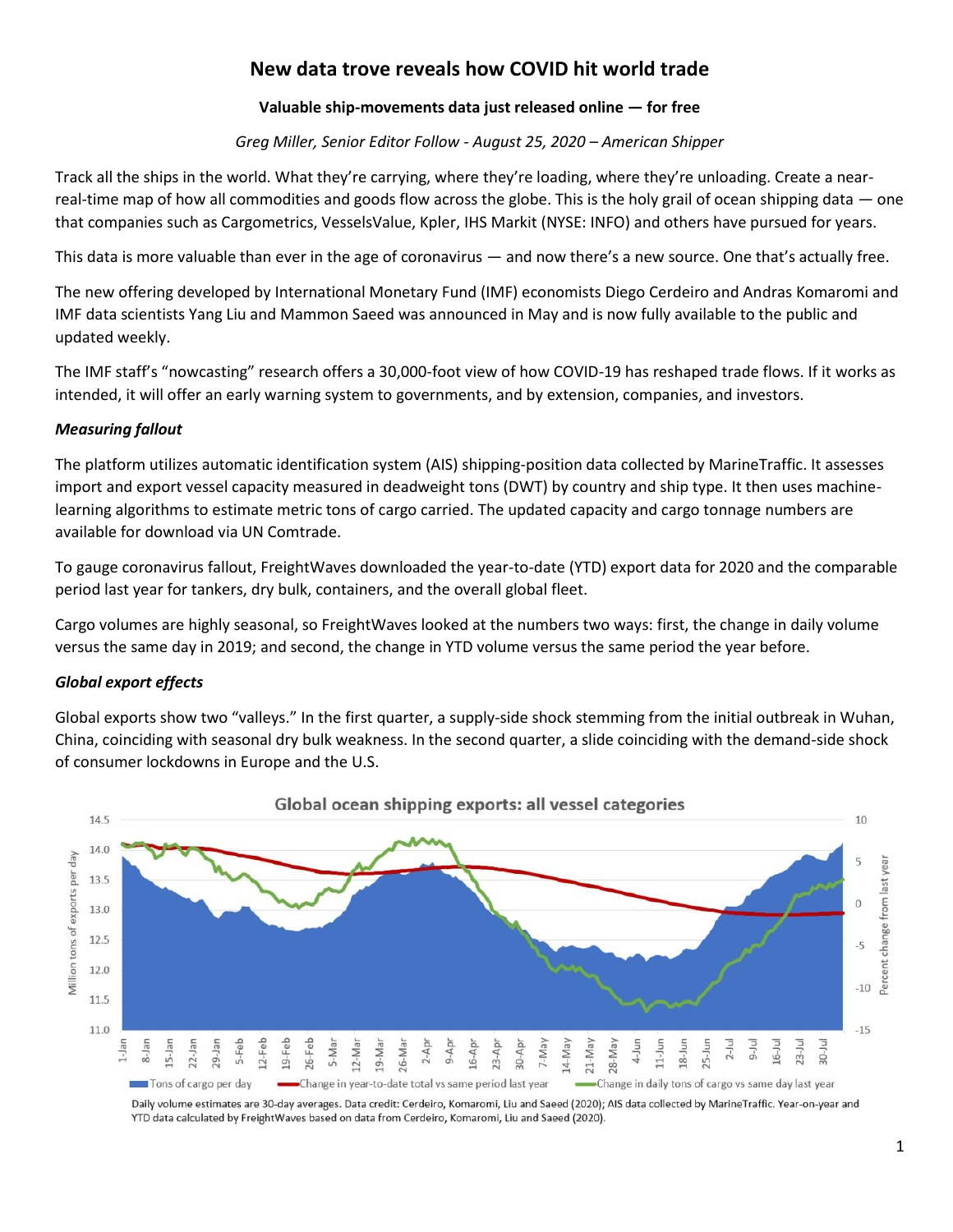The year began on a positive note, with volume up by the mid-single digits. The post-Wuhan-lockdown bounce-back was strong. It was the Western lockdowns that hurt the most, bringing daily global exports down by the low double digits at the June nadir.

Daily export volumes recovered and were up 3% year-on-year as of the first week of August.

The change in YTD total volume may be a better indicator of performance for ship operators and ports. For the period Jan. 1-Aug., total global exports were essentially flat versus the same period last year, down 1%.

The YTD total has stopped falling, has stabilized, and is edging in a positive direction. Rebounding exports driven by the reopening of Western economies are on the verge of bringing the YTD total back into the black.

# *Tanker effects*

Exports of crude, products and chemicals represent 21% of seaborne volumes YTD (through Aug. 5), according to the research dataset. Of all shipping categories, the tanker segment gets the most attention from investors.

The data shows a jump in exports in March, when talks between Saudi Arabia and Russia collapsed and producers opened their spigots. This is followed by a sharp fall in global tanker exports in the second quarter, as the OPEC+ coalition agreed to cut production, falling prices pared production among non-coalition nations and earlier export volumes remained tied up in floating storage.

The data then shows a sharp rebound in exports in July and early August, bringing year-on-year comparisons into positive territory as of this month (although the year-on-year percentage may be inflated by "easy comparables" versus seasonal weakness in 2019). From a YTD perspective, total volumes were still down 1.4% as of Aug.



Daily volume estimates are 30-day averages. Data credit: Cerdeiro, Komaromi, Liu and Saeed (2020); AIS data collected by MarineTraffic. Year-on-year and YTD data calculated by FreightWaves based on data from Cerdeiro, Komaromi, Liu and Saeed (2020).

# *Container-shipping effects*

Exports of containerized goods and general cargo represented 29% of estimated volumes through early August. Coronavirus has affected container exports even more heavily than tanker exports.

The IMF team's data shows a more pronounced double-valley pattern for container exports than for any of the primary volume categories.

Container exports fell by almost 10% globally over the course of February as the virus shut down Chinese outbound cargoes. Volumes snapped back in March but slid all the way back down again through April and early May as import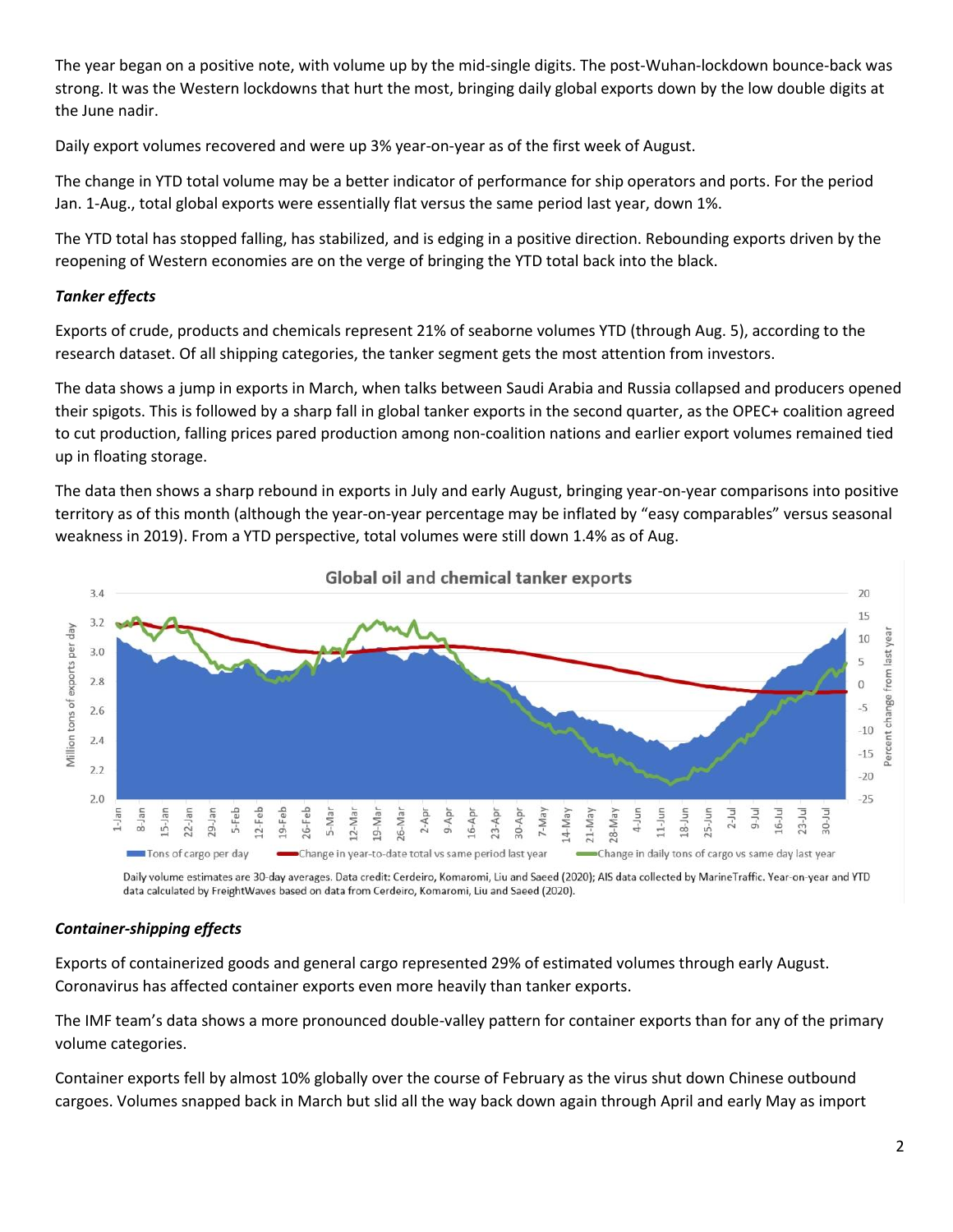regions locked down and carriers canceled sailings (volume effects were felt in U.S. import ports later, in May and June, due to ocean transit times).

Global containerized export volumes had bounced back to January levels by late July and early August but were still down 1.4% year-on-year as of Aug. 5 and down 3.8% YTD versus the same period in 2019.



Global container and general cargo ship exports

Daily volume estimates are 30-day averages. Data credit: Cerdeiro, Komaromi, Liu and Saeed (2020); AIS data collected by MarineTraffic. Year-on-year and YTD data calculated by FreightWaves based on data from Cerdeiro, Komaromi, Liu and Saeed (2020).

#### *US container strength*

Container lines report depressed demand in South America but resurgent flows to other markets, particularly the Asia-U.S. West Coast market. The IMF team's data confirms the strength of U.S.-China volumes. Container volumes are difficult to judge year-on-year. First, the timing of Lunar New Year (LNY) varies. Second, U.S. tariffs affected 2018-19 numbers. To address these issues, the IMF staffers indexed 2020 daily volumes to the 2017-19 average, adjusted for Lunar New Year (see link to data here, including all of the raw data for the entire project; see easy-to-use UN Comtrade dashboard here).

This perspective shows a plunge of more than 25% in Chinese containerized exports in the wake of the Wuhan outbreak, but a drop in U.S. imports of only 10% (with a lag effect due to ocean transit times). American-bound boxes rebounded from that initial shock, then fell to 15% below average by June due to consumer lockdowns.



Container shipping index: 2020 Chinese exports and US imports vs 2017-19 average

Daily volume indices adjusted for timing of Lunar New Year and based on 30-day averages. Data credit: Cerdeiro, Komaromi, Liu and Saeed (2020); AIS data collected by MarineTraffic.